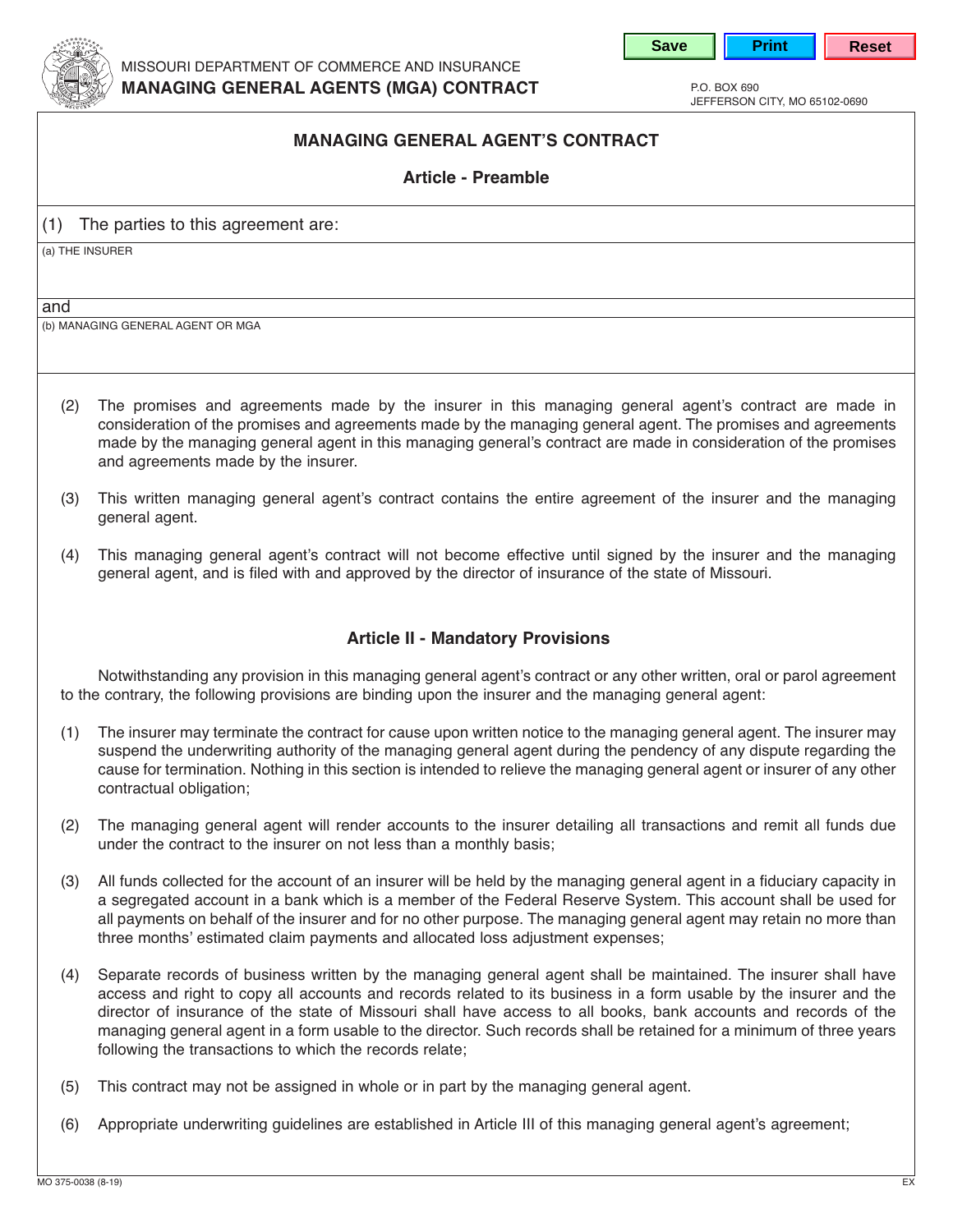- (7) The insurer shall retain the right to cancel or not renew any policy of insurance subject to the applicable laws and regulations concerning the cancellation and nonrenewal of insurance policies;
- (8) This managing general agent's contract  $\Box$  does  $\Box$  does not permit the managing general agent to settle claims on behalf of the insurer. If this managing general agent's contract permits the managing general agent to settle claims on behalf of the insurer.
	- (a) All claims must be reported to the insurer in a timely manner.
	- (b) A copy of the claim will be sent to the insurer at its request or as soon as it becomes known that the claim:
		- a. Has the potential to exceed \$24,000 or exceeds the limit set by the insurer, (\$ \_\_\_\_\_\_\_\_\_\_\_\_\_\_ ), whichever is less;
		- b. Involves a coverage dispute;
		- c. May exceed the managing general agent's claims settlement authority;
		- d. Is open for more than six months; or
		- e. Is closed by payment of \$24,000 or the amount set by the insurer, whichever is less.
	- (c) All claim files will be the joint property of the insurer and managing general agent. however, upon an order of liquidation of the insurer such files shall become the sole property of the insurer or its estate, but the managing general agent shall have reasonable access to and the right to copy the files on a timely basis;
	- (d) Any settlement authority granted to the managing general agent may be terminated for cause upon the insurer's written notice to the managing general agent or upon th determination of the contract. The insurer may suspend the settlement authority during the pendency of the dispute regarding the cause of termination. Nothing in this paragraph is intended to relieve the managing general agent or insurer or any other contractual obligation.
	- (e) Article III contains other provisions relating to the settlement of claims by the managing general agent on behalf of the insurer.
- (9) Electronic claims files  $\Box$  are  $\Box$  are not in existence. If such files are in existence, Article III of this managing general agent's contract will contain provisions which govern the timely transmission of the data by the managing general agent to the insurer.
- (10) This contract  $\Box$  does  $\Box$  does not provide for a sharing of interim profits by the managing general agent. If this contract does provide for such sharing, then:
	- (a) provisions for such sharing are described in Article III of this managing general agent's contract.
	- (b) If the managing general agent has the authority to determine the amount of the interim profits by establishing loss reserves or controlling claim payments, or in any other manner, interim profits will not be paid to the managing general agent until one year after they are earned for property insurance business and five years after they are earned on casualty business and not until the profits have been verified pursuant to the Missouri Managing General Agents Act.
- (11) The managing general agent shall not:
	- (a) bind reinsurance or retrocessions on behalf of the insurer. The managing general agent (however,  $\Box$  may  $\Box$  may not) bind facultative reinsurance contracts pursuant to obligatory facultative agreements. If the managing general agent is permitted to bind facultative reinsurance contracts, this managing general agent's contract will contain in Article III reinsurance underwriting guidelines, including, for both reinsurance assumed and ceded, a list of reinsurers with which such automatic agreements are in effect, the coverages and amounts or percentages that may be reinsured and commission schedules;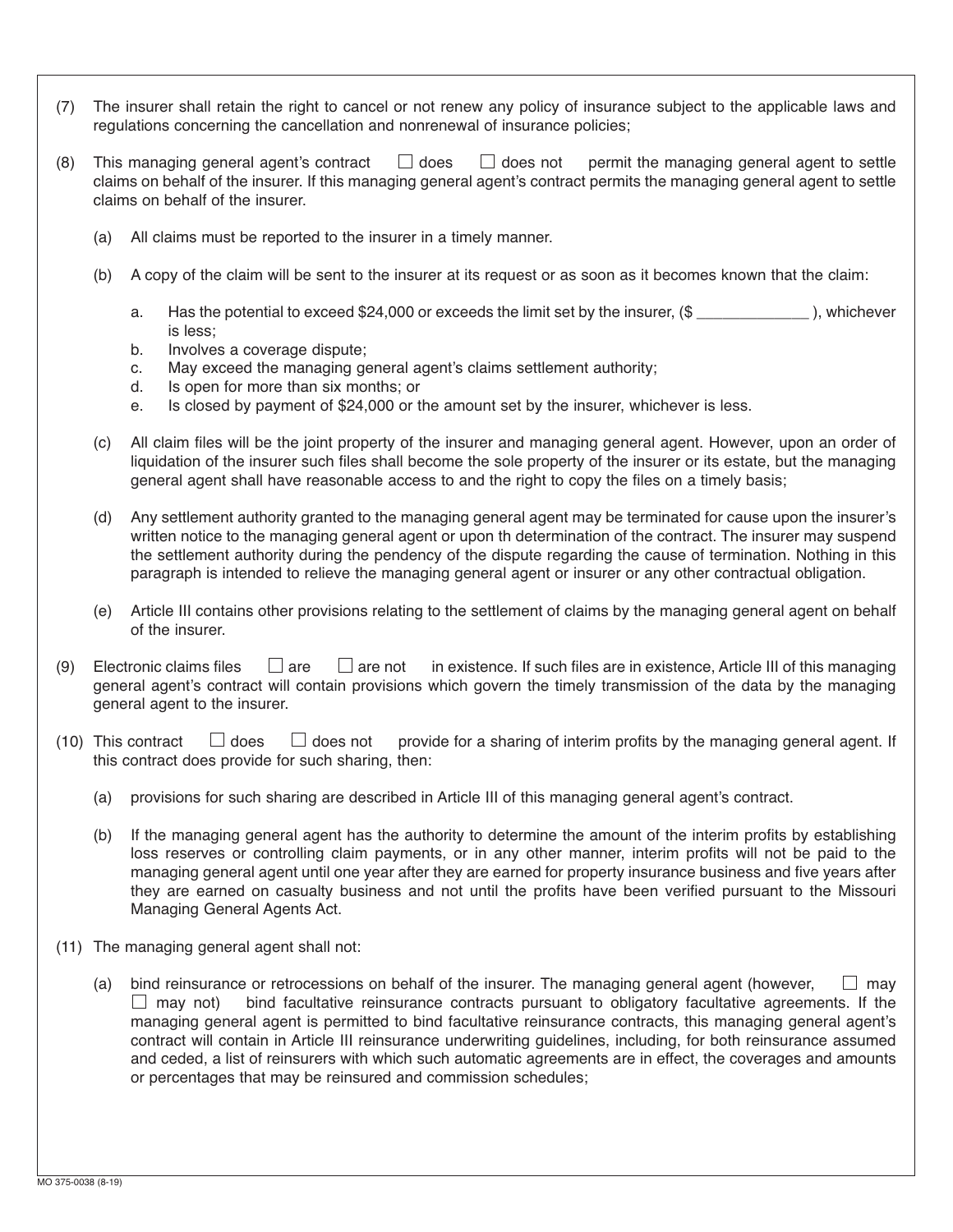- (b) commit the insurer to participate in insurance or reinsurance syndicates;
- (c) Appoint any producer without assuring that the producer is lawfully licensed to transact the type of insurance f or which he is appointed;
- (d) without prior approval of the insurer, pay or commit the insurer to pay a claim over a specified amount, net of reinsurance, which shall not exceed one percent of the insurer's policyholder's surplus as of December 31 of the immediately preceding calendar year.
- (e) collect any premium from a reinsurer or commit the insurer to any claim settlement with a reinsurer; without pri orapproval of the insurer. If prior approval is given, a report must be promptly forwarded to the insurer;
- (f) Permit its subproducer to serve on its board of directors;
- (g) Jointly employ an individual who is employed with the insurer; or
- (h) Appoint a subordinate managing general agent.

## **Article III - Optional Provisions**

(1) The following are underwriting guidelines for the managing general agent (see Article II(6)):

(A) The MAxIMuM ANNuAl pReMIuM voluMe

(b) The bASIS oF The RATeS To be chARged

(c) The TypeS oF RISkS whIch MAy be wRITTeN

(d) MAxIMuM lIMITS oF lIAbIlITy

(e) ApplIcAble excluSIoNS

(F) TeRRIToRIAl lIMITATIoNS

(g) polIcy cANcellATIoN pRovISIoNS

(h) The MAxIMuM polIcy peRIod

(I) oTheR uNdeRwRITINg guIdelINeS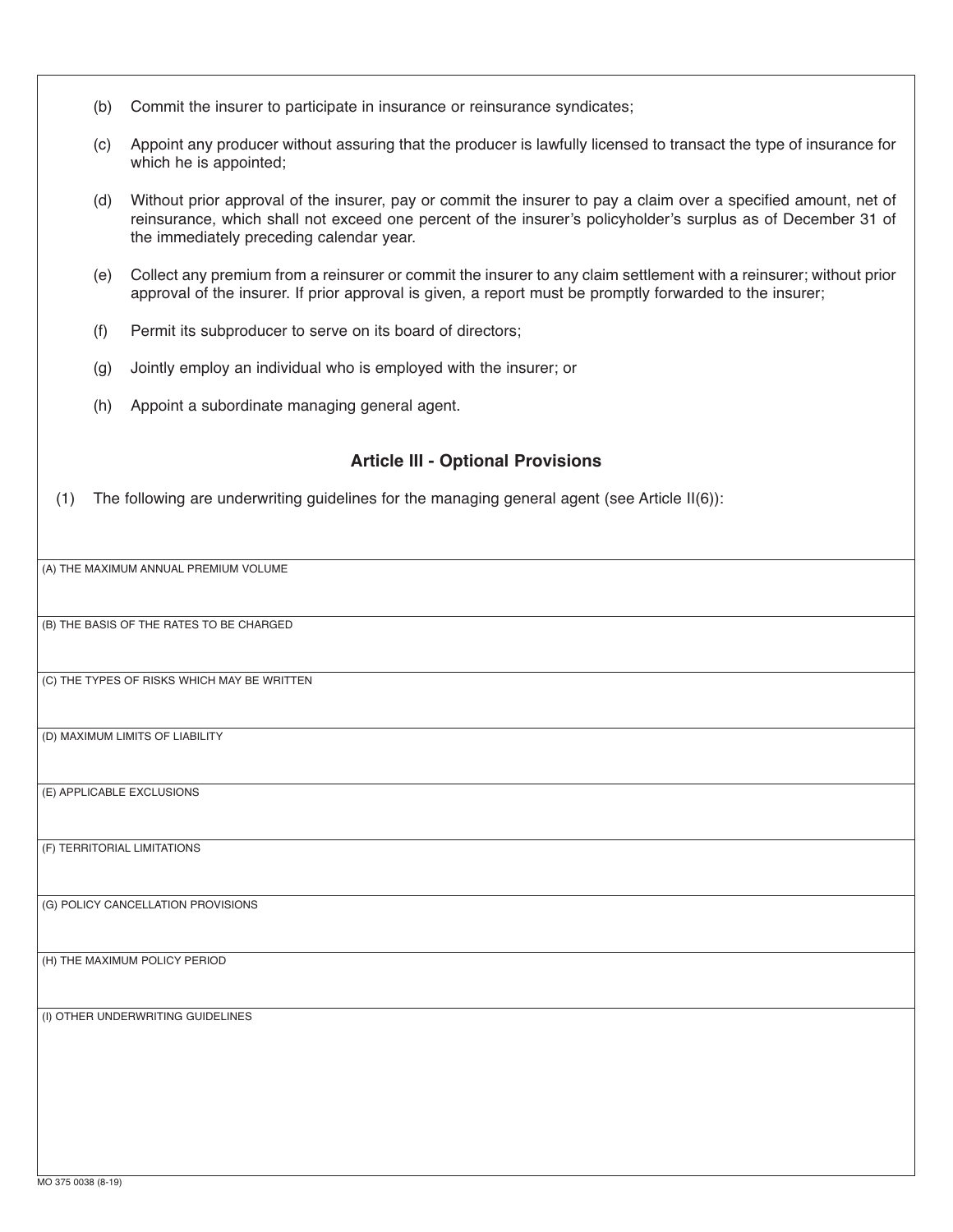| (2) The following provisions govern the settlement of claims by the managing general agent on behalf of the insurer (see |
|--------------------------------------------------------------------------------------------------------------------------|
| Article II $(8)(c)$ :                                                                                                    |

(3) The following provisions govern the timely transmission of data in electronic claims files by the managing general agent to the insurer (see Article II (9)):

(4) The following provisions govern the sharing of interim profits by the managing general agent (see Article II (10)):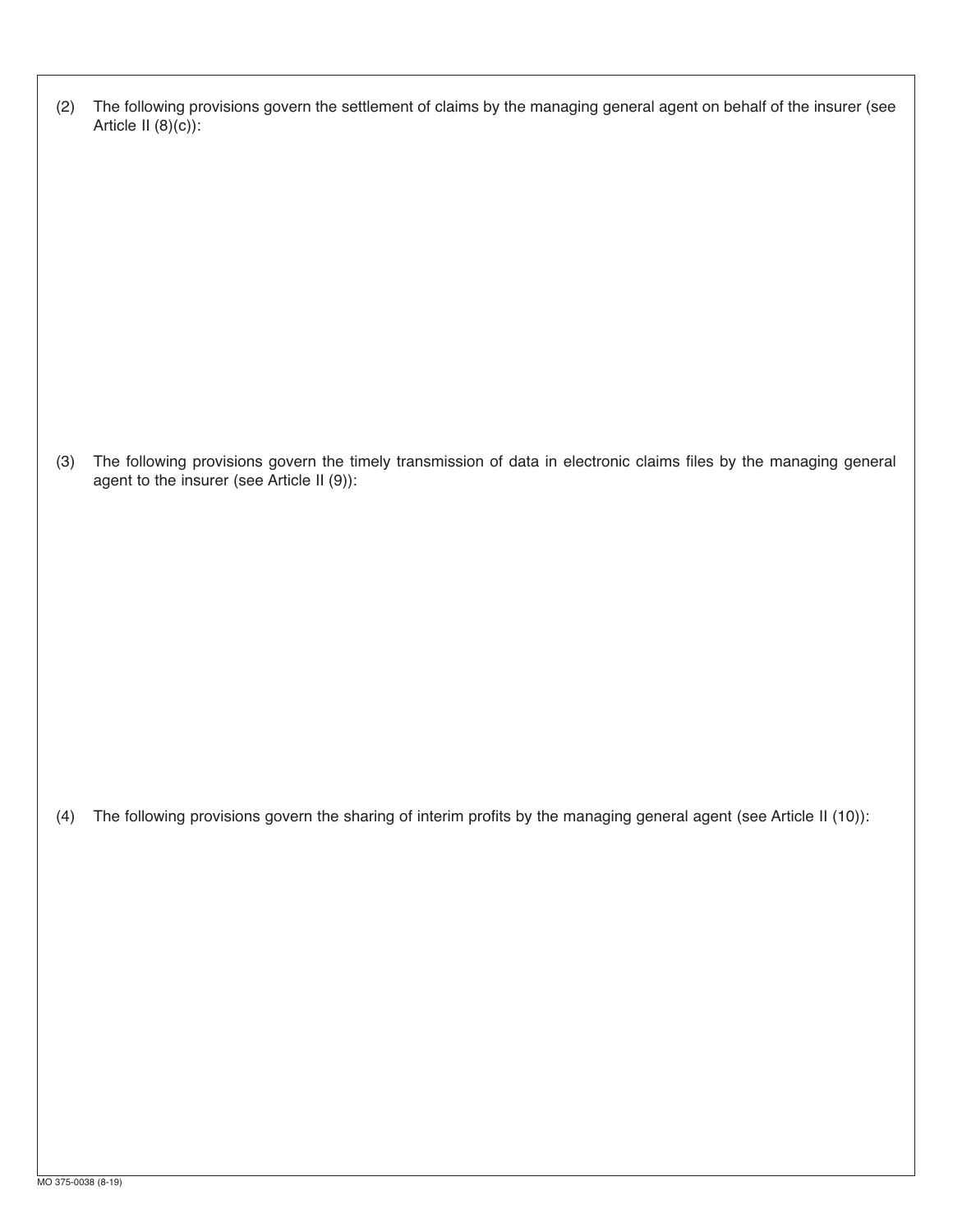(5) The following provisions govern reinsurance underwriting guidelines, for both reinsurance assumed and ceded, for the binding by the managing general agent of facultative reinsurance contracts (see Article II (11)(b)):

(a) list of reinsurers with which obligatory facultative reinsurance agreements are in effect:

(b) the coverages and amounts of percentages that may be reinsured: